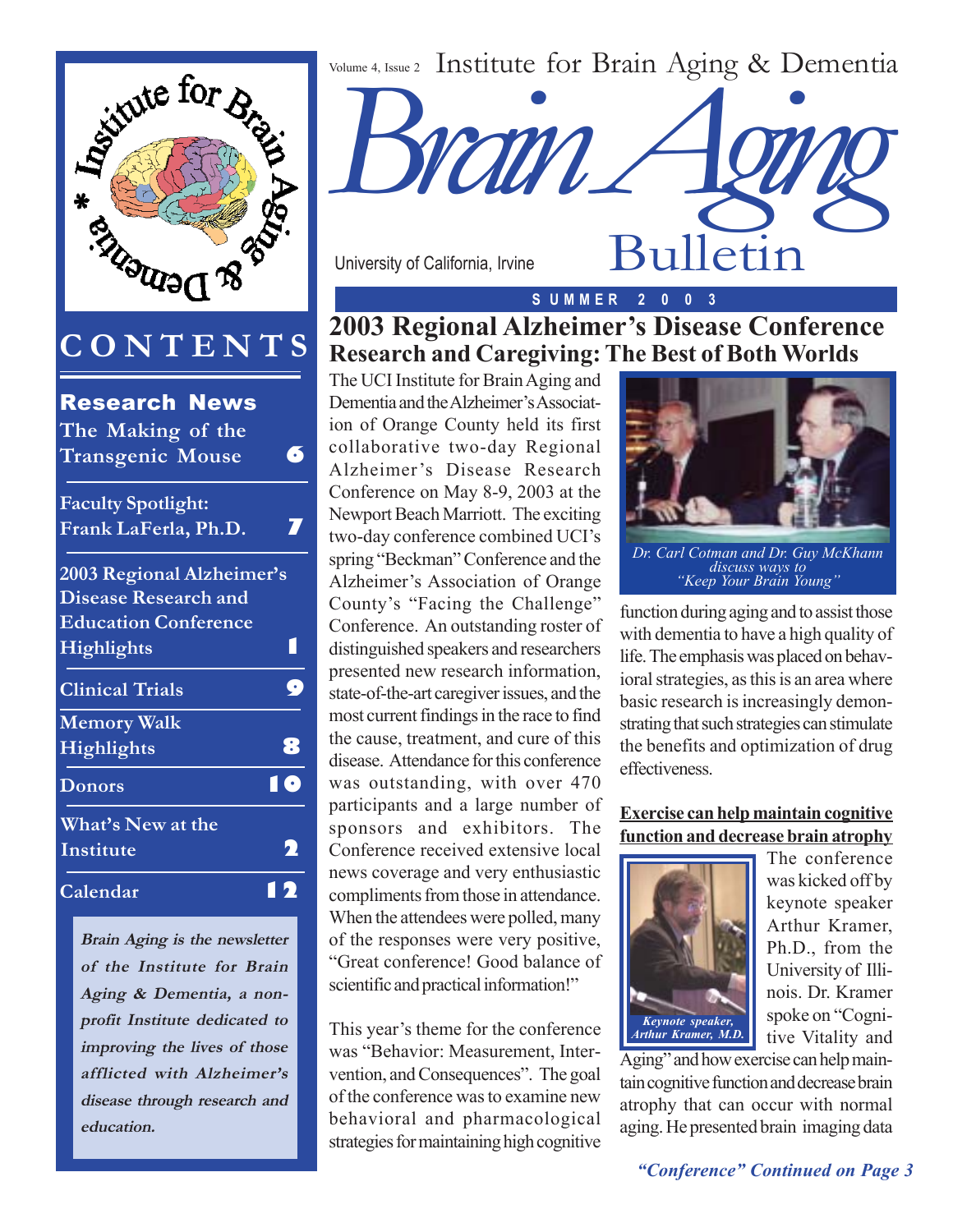### **UCI Institute for Brain Aging & Dementia**

#### **UCI Institute for Brain Aging & Dementia What's New at the Institute?**

**Community Partners: Adult Day Services of Orange County**

Recently the UCI Institute for Brain Aging and Dementia teamed up with Adult Day



SERVICES Services of Orange County to create a partnership and provide clinical assessment services at the Huntington Beach site. The program opened it's doors to its first participants in July of last year.

The new satellite clinic proves to be a success, drawing in persons of different ethnic backgrounds, particularly those of Hispanic and Vietnamese descent. Neurological and Neuropsychological testing is available in English, Spanish, and Vietnamese. Appointments can be scheduled by calling the main clinic appointment line at (949) 824-2382.

### **New Clinic for Aging Research and Education Opens Its Doors in Laguna Woods**

The Clinic for Aging Research and Education (C.A.R.E.) hosted an Open House on November 8, 2002. Along with munchies and drinks, handouts and sample apparatus tests were administered to visitors along with guided tours of the new facility. Door prizes for free meals at the newly opened Home Town Buffet located in the same complex were given away to two lucky winners that rainy day. The C.A.R.E. office is

#### **Family Educational Series Calendar of Upcoming Events... 2003 Family Educational Series**

Co-Sponsored by the UCI Institute for Brain Aging & Dementia, Alzheimer's Association, and Adult Day Services of Orange County. All Sessions meet from 4:30-6:30pm at the University Club, UCI Campus. Call (949) 824-2382 for reservations and details.



**September 9-** Research Advances: Are We Almost There Yet? **December 9-** Coping with Grief and Loss During the Holidays



#### **"Coping at Home: A Survival Guide For Alzheimer's Families"**

Co-Sponsored by the UCI Institute for Brain Aging & Dementia, and the Alzheimer's Association. All Sessions meet from 2:00- 4:00pm at the University Club, UCI Campus. Call (949) 824-2382 for reservations and details.

**August 7-** Compassionate Communication With The Memory Impaired **August 14-** Behavioral Challenges Associated with Alzheimer's Disease **August 21-** In Times of Crisis: What You Should Know **August 28-** Body Mechanics: Don't Break Your Back

the newest addition to the Institute for Brain Aging and Dementia at UCI.

The researchers at the C.A.R.E. office are currently enrolling participants into the 90+ Study, a new study for people who are 90 years of age and older. These researchers, under the direction of Claudia Kawas M.D., plan to study



*a 90+ Study Participant*

ways to maximize the potential of the oldest-old as they age.

To learn more about the 90+ Study, call 949-824-9121 to have a free informational brochure sent to you.

**New UCI Institute for Brain Aging and Dementia Website!**



**http:// www.alz.uci.edu**

\*Sections of the new website may *Dr. John Ringman interviewing* still be under construction.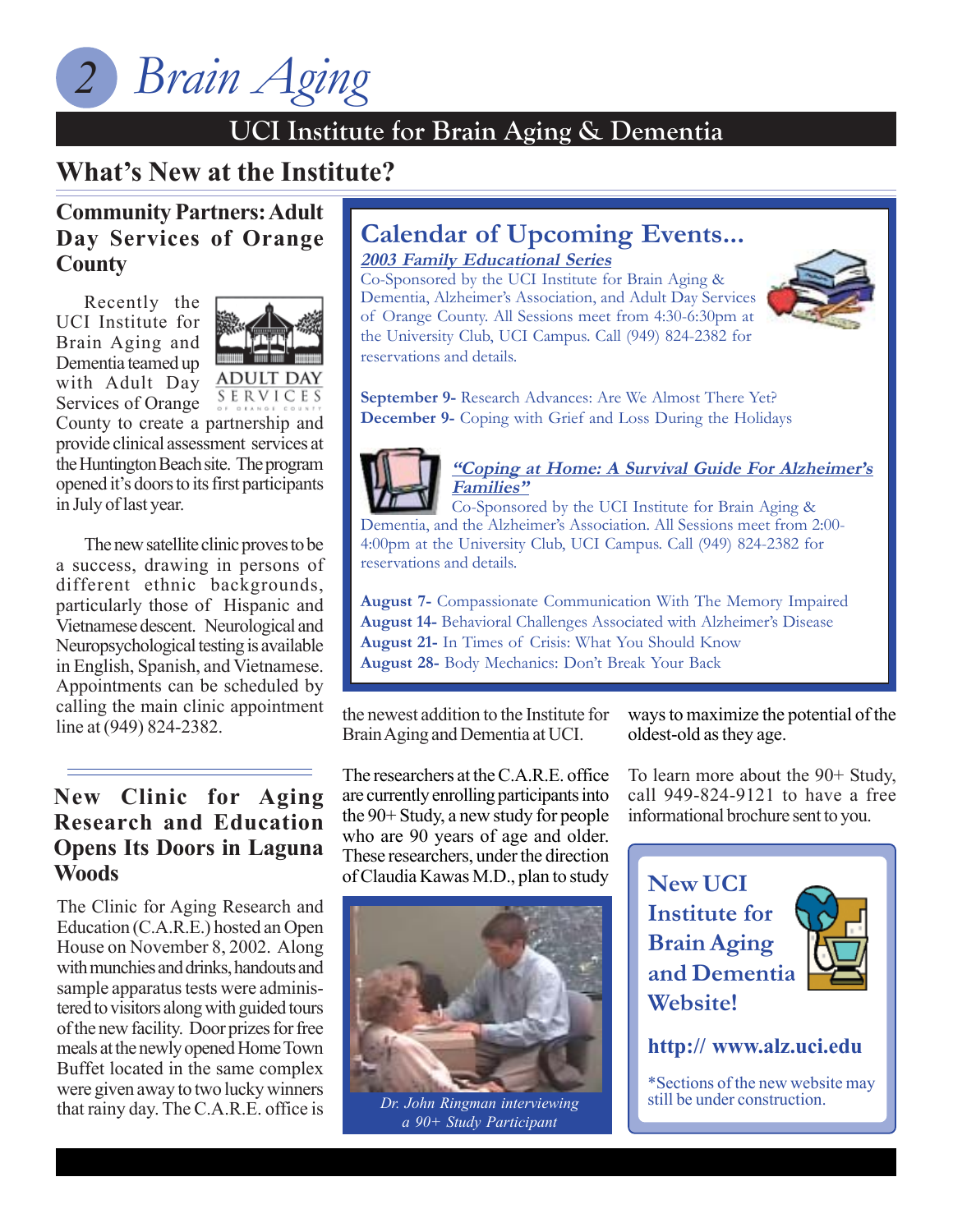### **UCI Institute for Brain Aging & Dementia**

### *"Conference" Continued from Page 1*

(MRI, magnetic resonance imaging) that demonstrated those who exercise and are fit have less age-related brain atrophy.

Elizabeth Head, Ph.D., from UC Irvine, expanded on Dr. Kramer's talk, discussing "Antioxidants, Cognitive Enhancement, and Successful Aging". Research from longitudinal studies with aged dogs suggests that modifications of diet and environmental variables can help to promote successful aging. Dr. Head shared that through modifications of the environment (i.e., diet, exercise, and education), and changing lifestyle choices, a person can promote successful brain aging.



*David Troxel, M.P.H. shares his expertise with conference attendees*

In addition to valuable research information presented at the conference, the audience had an opportunity to hear about current caregiving issues as well. David Troxel,

M.P.H, from the California Central Coast Alzheimer's Association argued that behavioral interventions are an essential part in the management of dementia patients, activities, games, socialization, and exercise.

#### **Behavioral interventions and pharmacological approaches continue to be one of the gold standards**

In parallel with behavioral interventions, pharmacological approaches continue to be one of the gold standards. Murray Raskind, M.D., from the Seattle VA Medical Center, spoke about the management of agitation and dementia and outlined several strategies for the selection and utilization of various new second-generation antipsychotic medications. He noted these drugs should be started at low dosages, increased very slowly, and the dosing should be stopped when there is an improvement or if a side effect develops. If ineffective over the dose range, another should be tried as there are subtle but real response differences among the second-generation antipsythotics. He emphasized the

importance of the proper use of these drugs since they are the mainstay of treatment for agitation and psychosis and usually effective.

Linda Teri, Ph.D., from the University of Washington outlined strategies to recognize and understand the behavioral problems of dementia, learn how to problem-solve associated patient problems, enhance social skills, maximize cognitive functions, and finally, how to learn to admit to get help.



Laura Mosqueda, M.D., from UC Irvine, discussed medical facts about behavioral problems and what we should and should not believe. She suggests that we, as medical consumers, families, and caregivers should try to learn as much medical information as possible, especially when it pertains directly to a current situation. She also suggests that as we are given information through various channels



*Dr. Laura Mosqueda takes a moment to listen and talk to several caregivers at the conference*

(news, media, hypes, etc.), we should put the next promise of a miracle cure/treatment into perspective. Think critically about any information that you hear or read.

One of the dementias that has shown various behavioral

*"Conference" Continued on Page 4*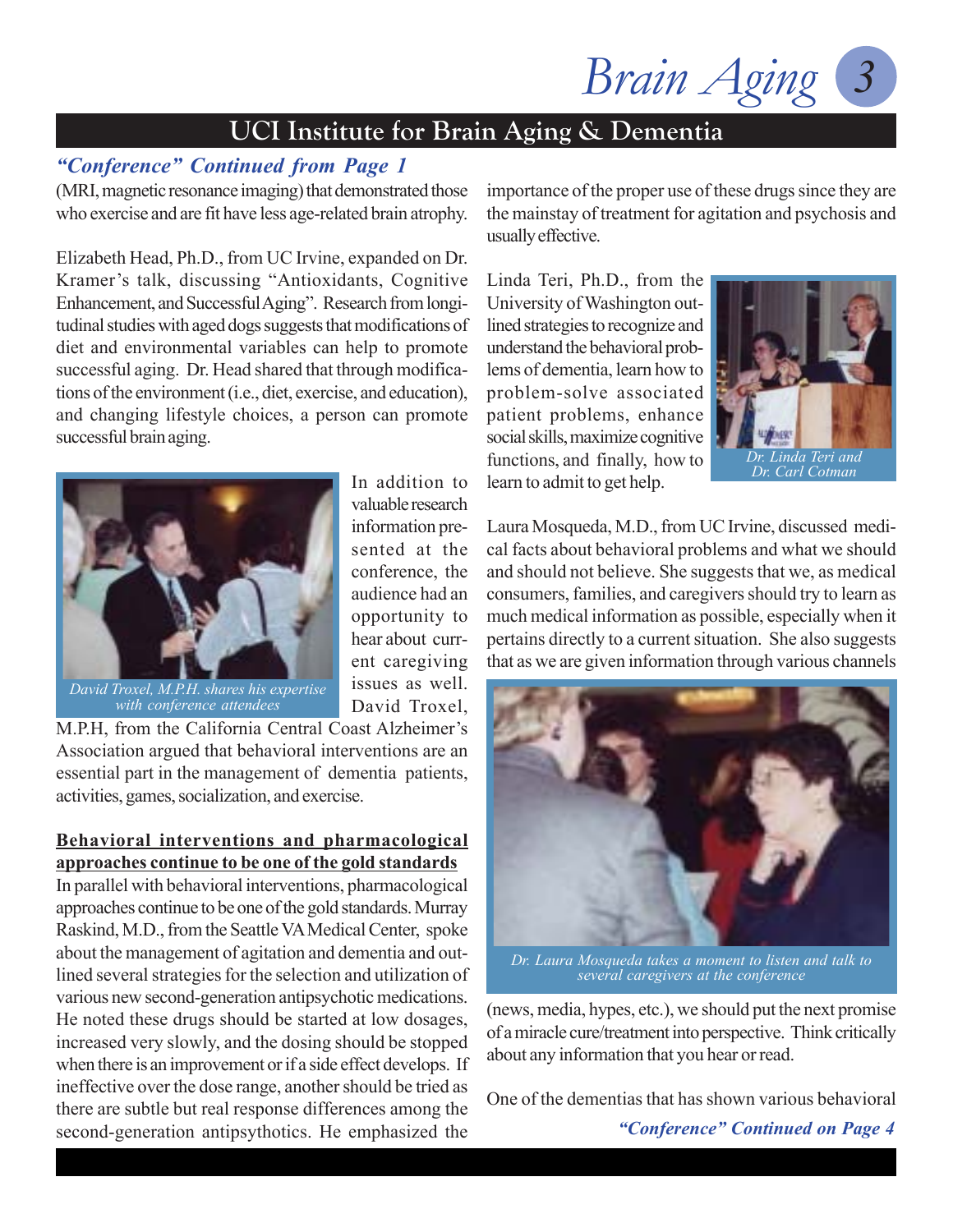### **UCI Institute for Brain Aging & Dementia**

### **UCI Institute for Brain Aging & Dementia** *"Conference" Continued from Page 3*

problems is that of Frontal Temporal Dementia (FTD), discussed by J. Patrick Kesslak, Ph.D., of UC Irvine. Dr. Kesslak went into depth about FTD, the course



*Dr. Kesslak talks to a conference attendee* of the disease, and some of the behavioral problems that occur amongst individuals who have been diagnosed with FTD.

A series of several informal roundtable sessions were held in separate rooms for the audience to get an update on a range of topics. These were presented by members of the Alzheimer's Association of Orange County's Medical Scientific Advisory Board, bringing to the audience information on various dementia subtypes, medication management, as well as clinical/legal issues involved with dementia. The informal sessions provided a great forum for attendees to interact with the speakers in a smaller setting. A Panel discussion, made up from the roundtable session presenters, was then led by Dr. Raskind who helped to summarize the findings and reports of each session. Several Caregiver roundtables were arranged for the second day of the conference and also provided the audience with an opportunity to interact with those speakers, who discussed topics such as Elder Abuse, Health Insurance, Benefits of Structured Activities, and other very helpful topics.

#### **New training methods for healthcare workers**

Beverly Sanborn, L.C.S.W. Sanborn presented some alarming facts about the need for an increase in the number of health care workers in the near future. She stated that in the next five years, there will be a need for a 25% increase in nursing assistance and a need for a 74% increase in home health aides! She predicted that by 2020, there would be a need for 1.1 million more people in the nursing field! One of the biggest limitations, however, in this area is the recruiting, training, and maintenance of good staff. Sanborn suggested training through observation by creative use of videos and

she demonstrated the use of specially developed robots that are placed in assisted living facilities! She mentioned that these tools have tremendous potential for large companies and multi-campus facilities, allowing them to save time and money by having higher-level staff coach front-line staff in an efficient and effective manner.

#### **Living with Dementia: An Early-Stage Panel**

One of the most engaging sessions of the conference, was the "Insights into Early Dementia Panel", that was moderated by Cordula Dick-Muehlke, Ph.D., of Adult Day Services of Orange County. Within the panel, there were three individuals, who had been diagnosed with Mild Cognitive Impairment, accompanied by their spouses, who had graciously agreed to participate in a live panel discussion at the conference. They discussed real-life situations and the changes they have had to make to adapt to their current life problem. The panel put the practical issues into perspective from a standpoint that is often not heard and at the time of closing the audience gave them a standing ovation.

#### **Keeping your brain young**

The closing keynote speaker Guy McKhann, M.D., from

Johns Hopkins University summed up the conference. Dr. McKhann is most recently recognized for the best seller book that he co-authored with Marilyn Albert, Ph.D., "**Keeping Your Brain Young: The Complete**



*Linda Scheck, of the Alzheimer's Association, with members of the Medical Scientific Advisory Board*

**Guide to Physical and Emotional Health and Longevity**". Dr. McKhann summarized the current state of research to improve health and how it is increasingly integrated with basic science. He discussed how to keep your mind active and stimulated in order to enhance cognitive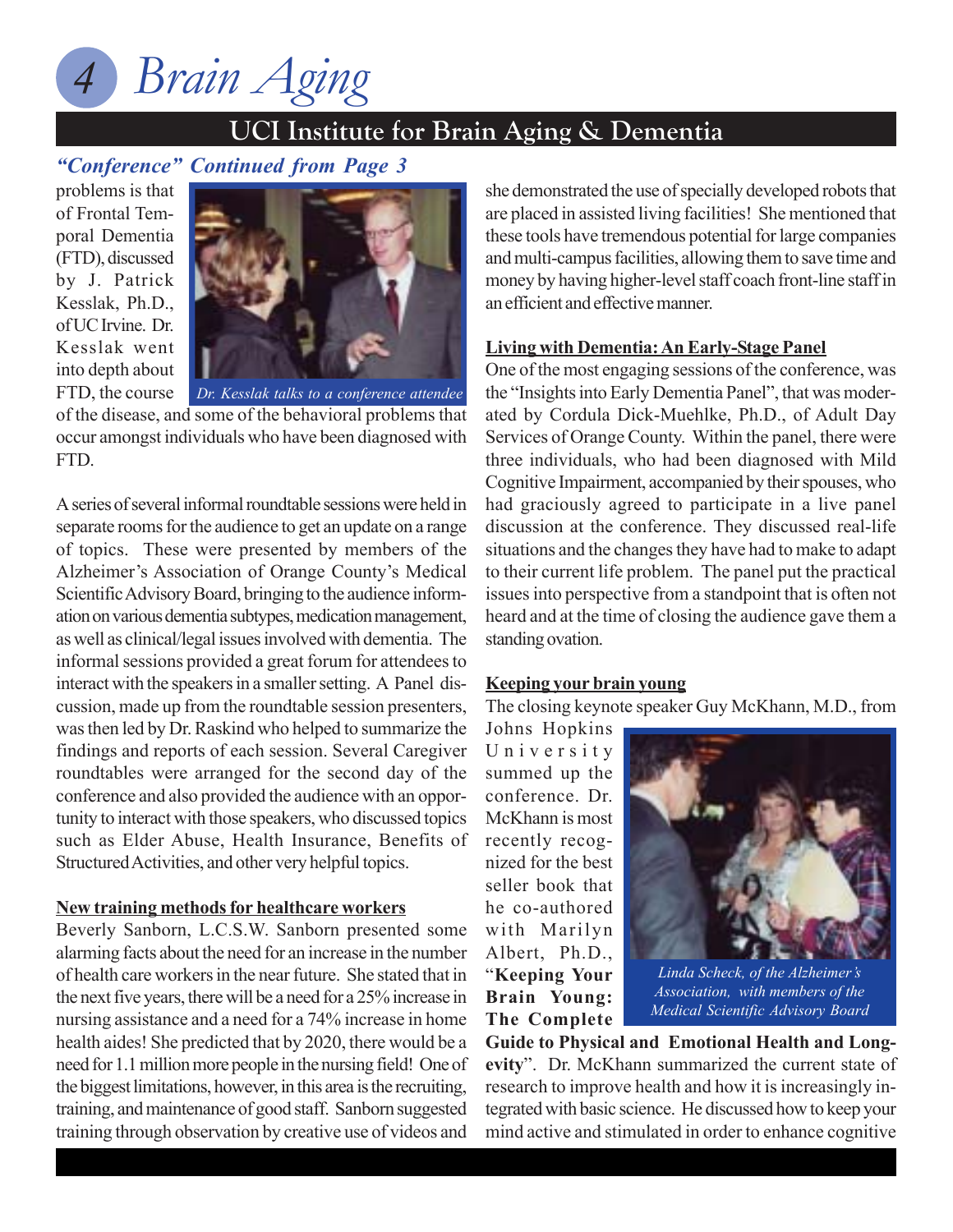### **UCI Institute for Brain Aging & Dementia**

### *"Conference" Continued from Page 4*

function, stressing the "If you don't use it, you lose it!" theory. Dr. McKhann also gave tips on what you can do to "Keep Your Brain Young", such as physical activities, mental activities, the role of nutrition, and things that one can do to help stimulate the mind. He also gave some pointers on genetic risks, therapies (past, present, and future), and what can be expected in the area of brain aging research. He also led a discussion with the conference co-chair and director of the UCI Institute for Brain Aging and Dementia, Dr. Carl Cotman. This discussion allowed the audience an opportunity to ask questions and provided them a chance to learn from one of the U.S.'s leading neurologists!

*A special thank you to all of the 2003 Regional Alzheimer's Disease Research and Education Conference sponsors and exhibitors who helped to make the conference a success!*

*Sponsor/Exhibitor Opportunities for the 2004 Regional Alzheimer's Disease Research and Education Conference available! Reserve your table today! For more information, call (949) 824-8135*

This year's conference was a tremendous success and the UCI Institute for Brain Aging and Dementia and the Alzheimer's Association of Orange County look forward to coordinating another exciting and informative conference next Spring. If you would like more information or would like to



*Conference attendees showed great enthusiasm and interest for the various speakers and topics for the 2003 Conference*

be added to the mailing list to receive information on upcoming educational events and the Regional Alzheimer's Disease Research Conference in 2004, please call (949) 824-2382 and ask to be added to the mailing list. We hope that you will be able to join us at next year's conference, May 6-7th, 2004!

### **Alzheimer's Disease Research Center of California**

at the UCI Institute for Brain Aging & Dementia 1100 Gottschalk Medical Plaza Irvine, CA 92697-4285 website: www.alz.uci.edu *For information and appointments please call: (949) 824-2382*

#### **Carl W. Cotman, Ph.D.**

Program Director

**Ruth Mulnard, R.N., D.N.Sc.** *Associate Director of Administration*

**Arnold Starr, M.D.** *Chief Neurologist* **Gaby Thai, M.D.** *Neurologist* **Malcolm B. Dick, Ph.D.** *Neuropsychologist* **Patrick Kesslak, Ph.D.** *Neuropsychologist* **Cordula Dick-Muehlke, Ph.D.** *Clinical Psychologist* **Shirley Sriyordsa** *Education Coordinator* **Switaya Ken Krisnasmit** *Patient Care Coordinator* **Rosa Goette** *Program Assistant*

**Claudia Kawas, M.D.** *Associate Director of Clinical Science*

> **Greg Whitman, M.D.** *Neurologist* **John Ringman, M.D.**

*Neurologist* **Catherine Ortiz, R.N., M.S.N., G.N.P.** *Clinical Trials Coordinator* **Beatriz Yanez** *Clinical Trials Recruitment Coordinator* **Aleece Noujaim** *Clinical Trials Recruitment Coordinator* **Hyunmie Kim, R.N., M.S.N., G.N.P.** *Nurse Practitioner* **Karen Shore, R.N.,M.S.N., A.N.P.** *Clinical Coordinator* **Linda Nelson, Ph.D.** *Successful Aging Coordinator*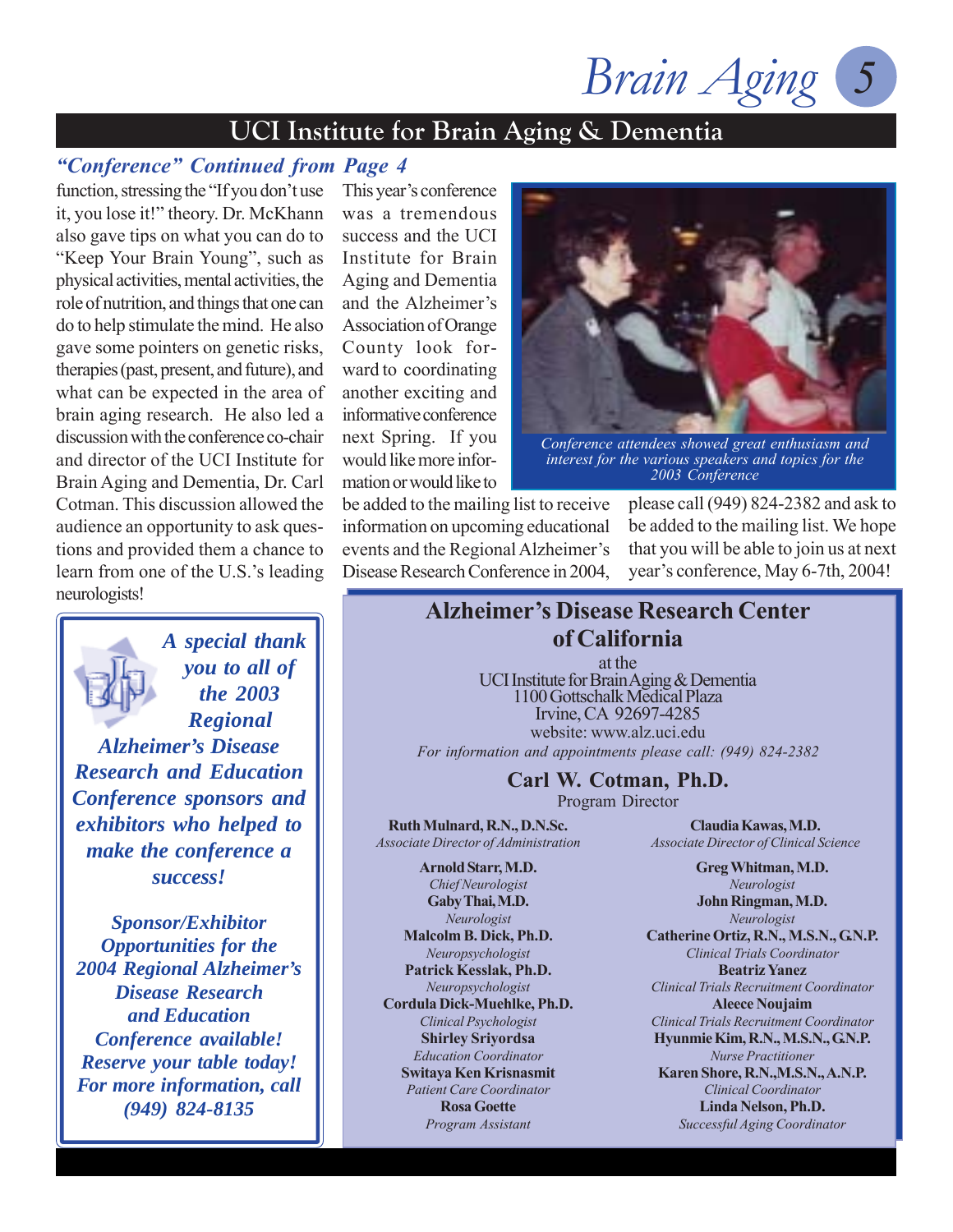

### **Faculty Spotlight: Frank M. LaFerla, Ph.D. UCI Institute for Brain Aging & Dementia The Making of the Transgenic Mouse**

Alzheimer's disease is the most common form of dementia worldwide, with the vast majority of Alzheimer's disease cases occurring sporadically in elderly individuals over 65-70 years of age. Some Alzheimer's disease cases, however, are familial and transmitted from one generation to another. These familial Alzheimer's disease cases generally develop at a much earlier age of onset compared to the sporadic version. For instance, some familial Alzheimer's disease cases begin as early as 16 years of age! Other than the age of onset, both forms are quite similar pathologically and clinically. At the neuropathological level, the Alzheimer's disease brain is characterized by two hallmark lesions: amyloid plaques and neurofibrillary tangles. These two lesions occur in selective brain regions such as the temporal lobe. Plaques are comprised of small proteins called ß-amyloid, whereas tangles are comprised of biochemically modified form of the tau protein. It is currently not clear what the relationship of these two lesions are to the disease phenotype, although converging evidence from multiple fields suggests that ß-amyloid may be the trigger for all cases of Alzheimer's disease.

To study the pathogenesis of Alzheimer's disease, researchers turn to animal models such as the mice. These mouse models are useful because they are relatively cheap, easy to breed and maintain, and more importantly, because human genes are biologically functional even when expressed in common laboratory animals such as the mouse. These genetically modified mice are referred to as transgenic mice, because they contain foreign transferred genes.

The LaFerla lab has recently two important transgenic mouse models. The first is an animal model of Alzheimer's disease and the second is of a muscle disorder that is related to Alzheimer's disease called inclusion body myositis.

**Transgenic model of Alzheimer's disease** Although the field has been able to model either plaques or tangles in transgenic mice, recapitulating both lesions in the same mouse model in Alzheimer's relevant brain regions has proven to be a difficult challenge. The LaFerla lab utilized a novel strategy for developing a transgenic mouse that harbors three mutant Alzheimer's related genes. Because of the strategy that they

employed, all three transgenes are inherited in every generation, which means that the mice breed as easily as any single transgenic mouse. In addition, all of their mice are on the same genetic background, thereby eliminating a critical confounding variable that typically is difficult to avoid.

LaFerla's triple transgenic mice develop both plaques and tangles in a progressive and age-related manner (see picture below). The accumulation of these lesions also parallels the distribution pattern that has been observed in the human Alzheimer's disease brain. Notably, the ß-amyloid plaques develop several months prior to the development of the tangle pathology. This finding is consistent with the genetic evidence in human studies that show that ß-amyloid lies upstream of tangles in the neuropathological cascade. These triple transgenic mice are particularly useful for testing potential therapeutic compounds and will allow investigators to determine if clearing ß-amyloid deposits is sufficient to prevent or reverse the tangle pathology.



*High magnification view of the hippocampus of a triple transgenic mouse showing ß-amyloid staining in brown and tangles in blue. The arrows point to extracellular ß-amyloid deposits. Note that many cells manifest both pathologies (arrowheads).*

**Transgenic model of inclusion body myositis** Inclusion body myositis is the most common muscle disease in individuals over the age of 55. It is an incurable disorder that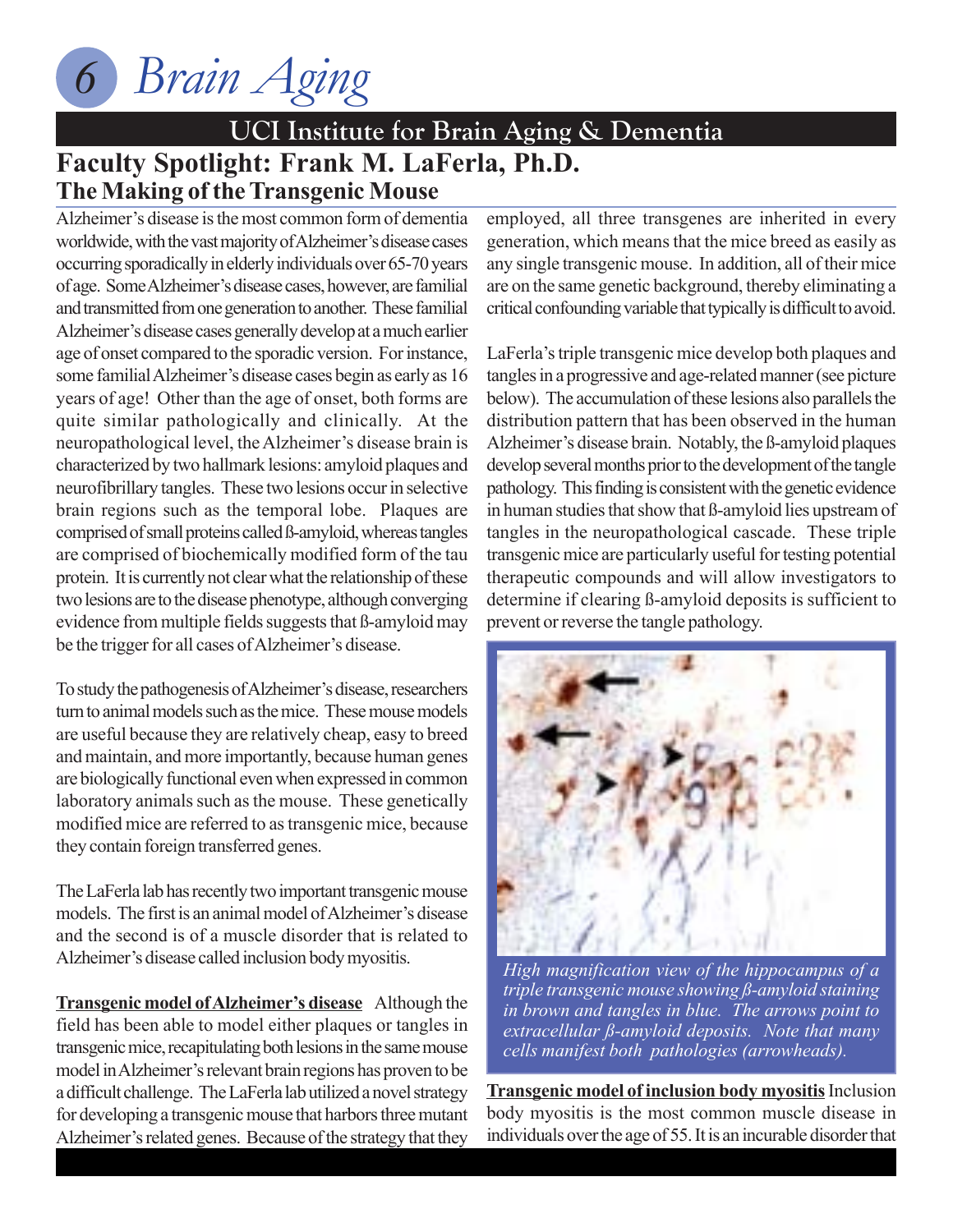Brain Aging

### **UCI Institute for Brain Aging & Dementia**

leads to severe disability. Like Alzheimer's disease, inclusion body myositis occurs sporadically or can be inherited. Most cases of inclusion body myositis are sporadic, with an unknown etiology. Surprisingly, this muscle disorder has much in common with Alzheimer's disease. Although inclusion body myositis patients are not demented, their muscle fibers are characterized by the accumulation of many "dementia"-related proteins, most notably the ß-amyloid peptide. Eventually the accumulation of these proteins in the muscle fibers of these patients leads to their paralysis.

The role of ß-amyloid in the pathogenesis of inclusion body myositis is still unresolved. To develop a transgenic mouse model of this common, age-related muscle disorder, we selectively targeted overexpression of the ß-amyloid precursor protein to skeletal muscle through use of the muscle-specific gene promoter. We showed that the overexpression of this Alzheimer's related protein in transgenic mice led to the development of histopathological and clinical features characteristic of human inclusion body myositis, including motor deficits in aged-mice. One method of studying the motor ability of mice is to place them on a motorized rotating well that is called the rotarod (see picture below). Healthy mice can remain on the rod for longer periods of time than transgenic mice.



*This figure compares the motor performance of normal mice and two transgenic lines: A2 and A6, which express the transgene to the low and high levels respectively, on the accelerating rotarod. Note that the controls show no substantial age-related deficit but that both the A2 and A6 transgenic lines exhibit an age-related deficit beginning around 10 months.*

### **Biography of Frank M. LaFerla, Ph.D.**

Frank M. LaFerla obtained his undergraduate degree from St. Joseph's University (Philadelphia) in 1985 and his doctorate from the University of Minnesota (1990). He subsequently completed his postdoctoral training at the Holland Laboratory of the American Red Cross. There he



became interested in the development and characterization of genetically-modified animal models of complex human neurologic disorders such as Alzheimer's disease. In late 1995, he was appointed as an assistant professor in the Department of Neurobiology and Behavior at the University of California, Irvine. He became a tenured associate professor in 2000 and also serves as the associate director for brain science for the Institute for Brain Aging and Dementia. At UC Irvine, his laboratory remains focused on dissecting the



neuropathogenesis of Alzheimer's disease. He has been well recognized for his research accomplishments and has received several awards

including the Ruth Salta Investigator Award for Alzheimer's Disease Research by the American Health Assistance Foundation (2000) and serves on the Brain Disorders and Clinical Neurosciences Grant Review Panel for the National Institutes of Health.



You can learn more about Professor LaFerla's research on his webpage:

#### *http://neurobiology.bio.uci.edu/faculty/laferla/*

or by visiting the Institute for Brain Aging & Dementia website at: *http://www.alz.uci.edu*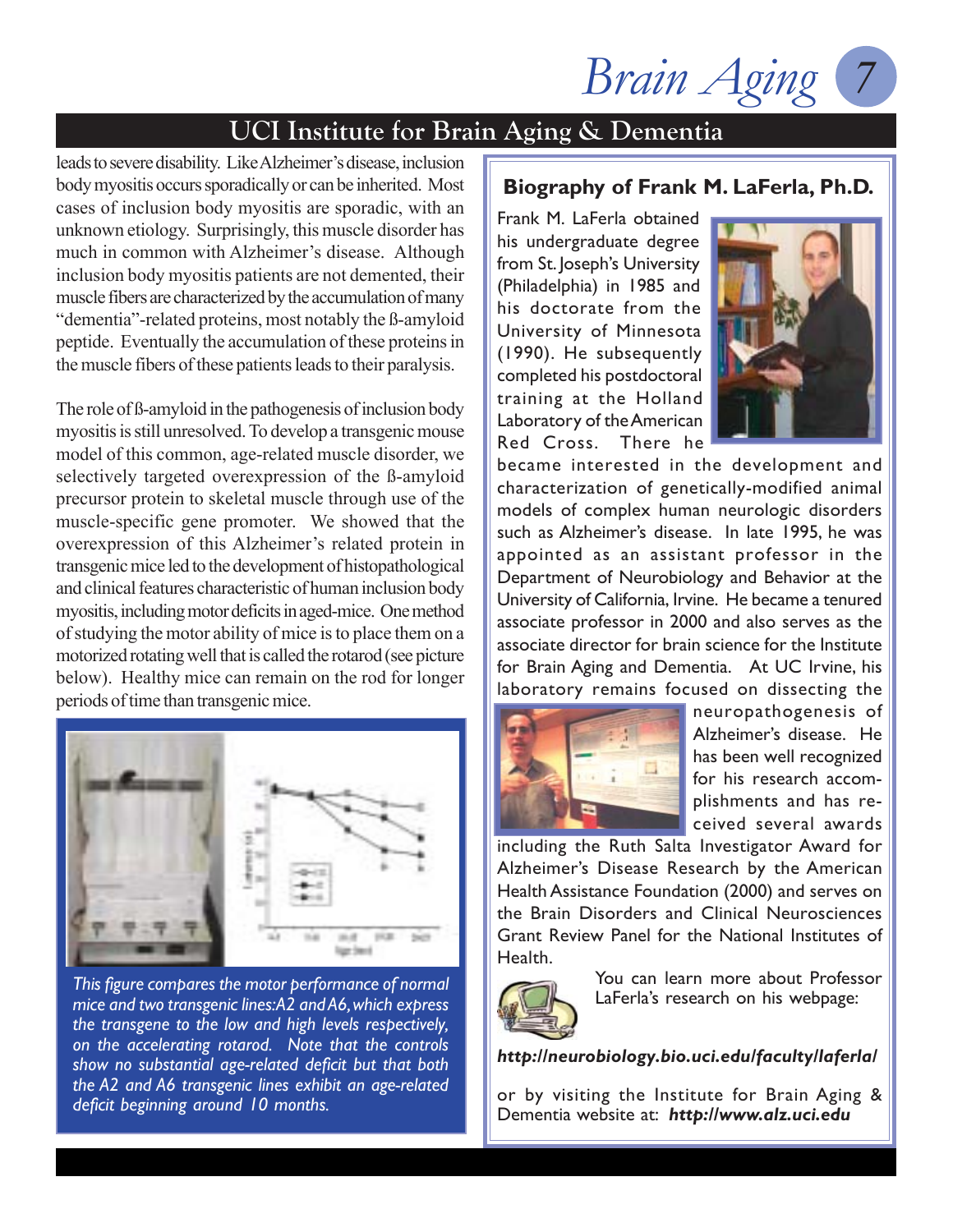

### **UCI Institute for Brain Aging & Dementia**

### **UCI Institute for Brain Aging & Dementia Memory Walk 2002: Another Year to Remember The UCI Institute for Brain Aging and Dementia Memory Walk Team**

**wins the "Largest Team" for the 7th consecutive year**



**"Orange" We the Largest Team?! The 2002 UCI Institute for Brain Aging and Dementia Memory Walk Team**

Children and adults of all ages attended last year's Robinson's May Alzheimer's Association Memory Walk at the Irvine Spectrum on October 5, 2002. Hosting the largest Memory Walk in the nation, with almost 5,000 participants, Orange County raised over \$550,000 for the Alzheimer's Association of Orange County.

For the seventh consecutive year, the UCI Institute for Brain Aging and Dementia won the "Largest Memory Walk Team", thanks to the hundreds of walkers and "forget-menots" who participated with the UCI Memory Walk Team



2002! The UCI team recruited over 300 walkers and raised over \$10,000 in funds that will go towards helping a countless number of families and patients through the Alzheimer's Association.

A special thanks goes to Dr. Diane Edwards (Professor at the Saddleback College Emeritus Institute), Milly Polash, and Maurice Labovich, who helped to recruit over 200 Leisure World Exercisers! Great Job!

We could not have done it without all of the participants and dedicated efforts to help in the fight against this devastating disease! A huge "thank you" to everyone who has made last year's Memory Walk a success!

**THANK YOU!**

**Come Join the Fun in 2003!**

**Mark your calendars for the 2003 Alzheimer's Association Memory Walk!**

**When: Saturday, October 4th, 2003**

**Where: Irvine Spectrum**

**To receive information about the walk or joining the UCI Memory Walk Team, call (949) 824-2382.**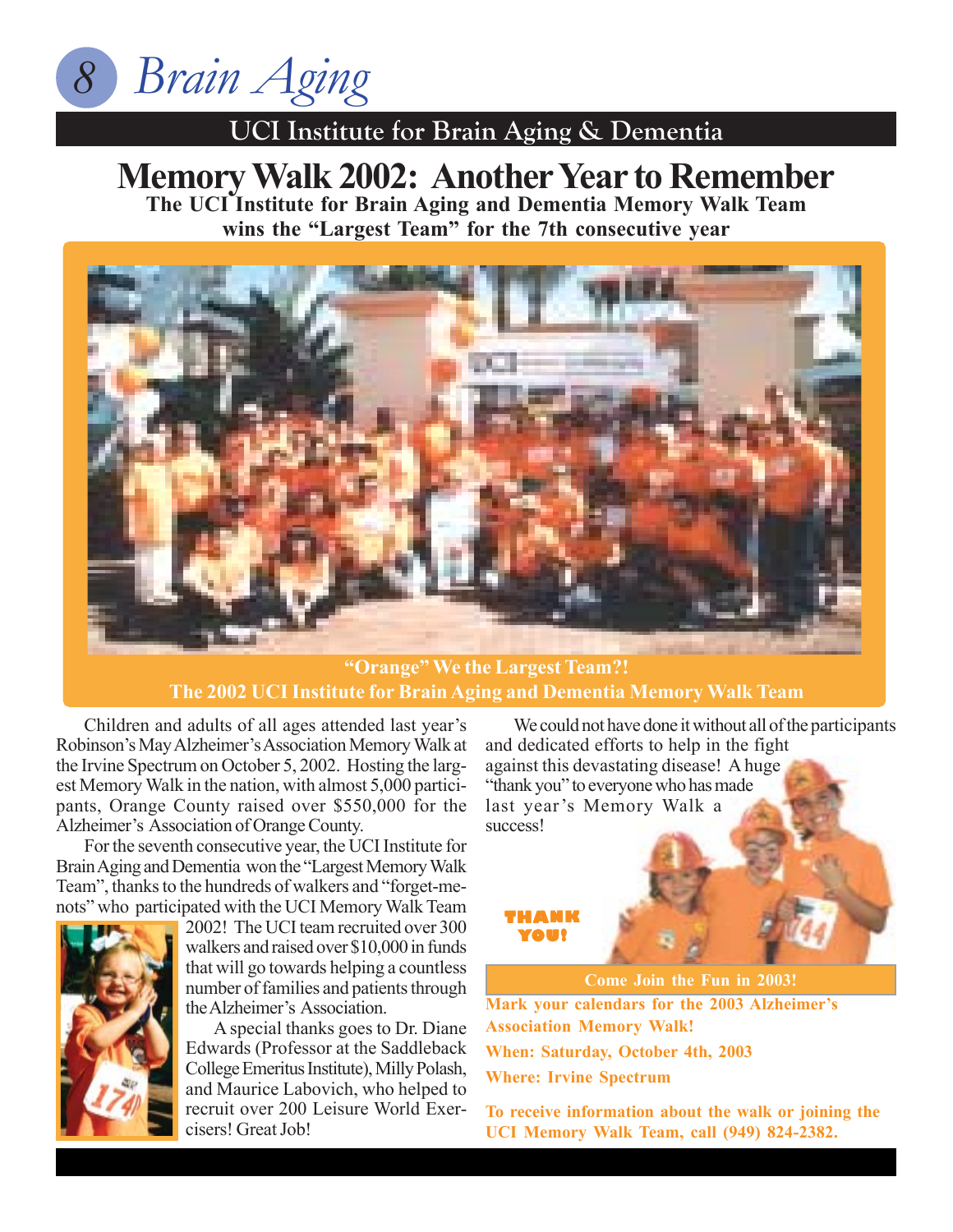### **UCI Institute for Brain Aging & Dementia**

## **On the Forefront: An Update on Clinical Trials** *Current and Upcoming Clinical Study Options*



For more information, please call Beatriz Yanez or Aleece Noujaim at (949) 824-5733 or visit our

website at: *http://www.alz.uci.edu/clinicaltrials/*

### **Homocysteine Treatment Study for AD**

- $\bullet$  Double-blind 18-month study of B-6, B-12, and Folic acid for delay of progression in Alzheimer's disease (AD)
- ♦ For men and women over the age of 55 who have been diagnosed with AD
- ♦ Cannot currently be taking B-6, B-12, or Folic Acid supplements

### **Statin Treatment Study for AD**

- ♦ Double-blind 21-month study of simvastatin for delay of progression in Alzheimer's disease (AD)
- $\rightarrow$  For men and women over the age of 55 who have been diagnosed with AD
- Cannot currently be taking cholesterol lowering medication

### **Depression and Alzheimer's Disease**

- ♦ Follow-up study for individuals with Alzheimer's disease with and without depression; not a treatment study
- ♦ For men and women who have AD; limited to patients seen at our assessment center; informant needed
- $\triangle$  A small fee is paid at each visit for partipation in this study

### **Valproate Study for Alzheimer's Disease**

- $\rightarrow$  Double-blind 26-month study to test the ability of Valproate to prevent the occurrence of behavior problems in individuals with Alzheimer's disease
- ♦ For men and women 50 years of age or older who have been diagnosed with Alzheimer's disease, and who have not experienced agitation and/or psychosis since the onset of their illness

### **Aricept Treatment Study for Mild Cognitive Impairment**

- ♦ Double-blind 1-year study of donepezil (Aricept) to treat mild cognitive impairment
- $\bullet$  Objective is to test the ability of Aricept to improve memory and/or delay the progression of the memory problem
- $\rightarrow$  For men and women 45 years of age or older who have a memory complaint recognized by an informant



### **Specialized Educational Support Groups for FTD & Lewy Body Dementia Caregivers**

We welcome all caregivers of patients with Frontal Temporal Dementia (e.g., Pick's Disease and Primary Progressive Aphasia) and caregivers of those with Lewy Body Dementia to our monthly support groups.

**When?** Meetings are held the first Wednesday of each month from 9:30am-11:30am

**Where?** Meetings are held in the 1st floor conference room of the Gillespie Neuroscience Research Facility on the UCI Campus

*Co-Facilitators are Lynne Conger of the Alzheimer's Association and Shirley Sriyordsa of the UCI Institute for Brain Aging & Dementia. For more information about the group, please call (949) 824-8135.*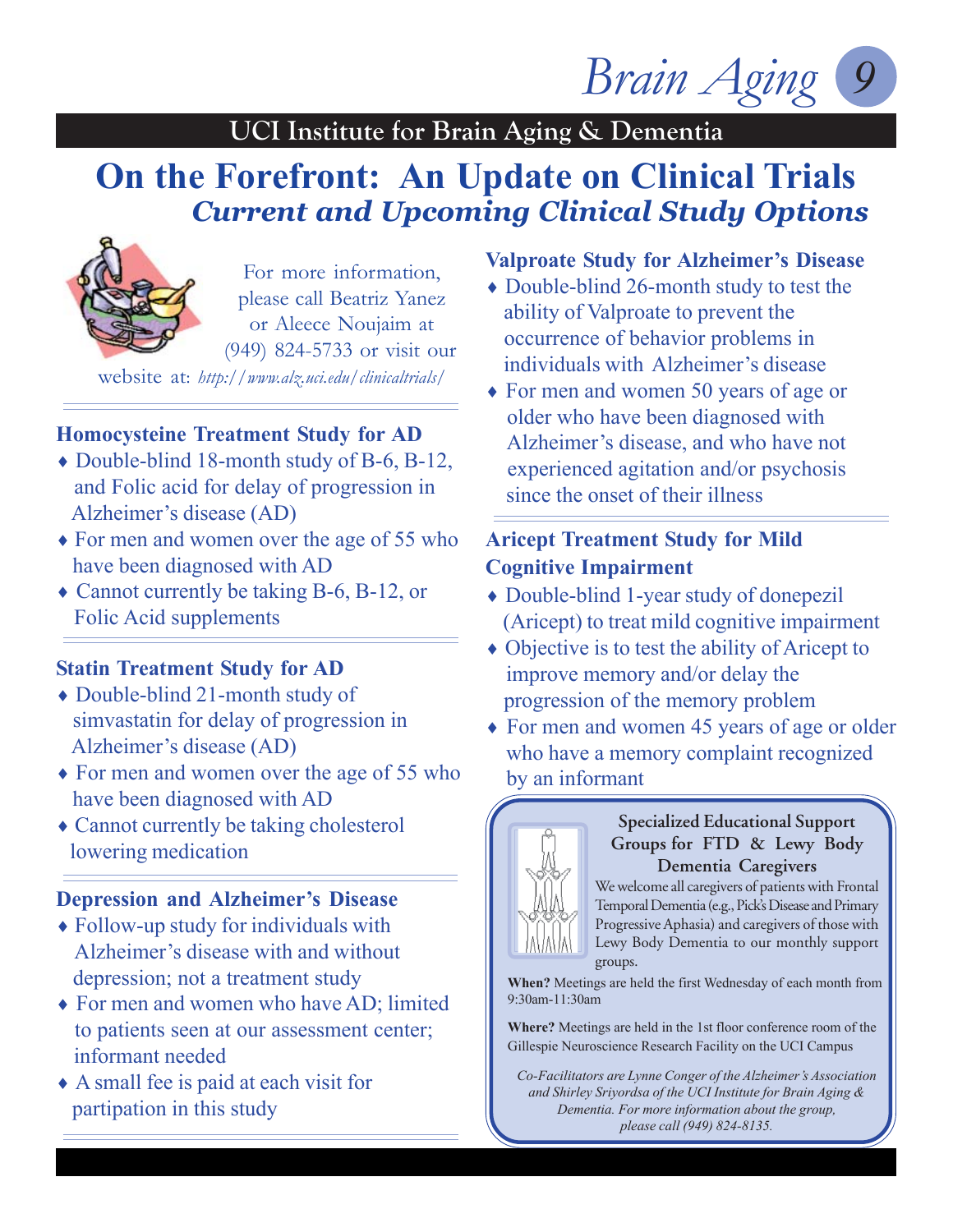### **UCI Institute for Brain Aging & Dementia**

**UCI Institute for Branch** *A special thank you for all of the donors who have contributed to the UCI Institute for Brain Aging and Dementia. Your generous and thoughtful gifts will help to promote advances in Brain Aging Research at the University of California, Irvine.*

All artwork for this Donor section is from the 2002 Alzheimer's Association *from Memories in the Making* <sup>©</sup> program.

### **DONORS**

Jean & Silvia Berchtold Celeste Carnero Mary Chahinian, Focus Technologies Inc. Steven C. Gabriel Cynthia Grimes George & Marian Jeromson Gladys Letin Carol G. McGill Melin Family Foundation Fund of the Orange County Community Foundation Aristotle & Eleni Mitchel The New Majority Committee

**University of California, Irvine Institute for Brain Aging and Dementia**

**C**linic for **A**ging **R** esearch & **E** ducation **24361 El Toro Road, Ste. 150**

**Laguna Woods, CA 92653 (949) 768-3635 email: clinicalresearch@alz.uci.edu** Torrey Olins, Sage Hill School R.W. & Marian Fay Rockwell



*Field of Flowers- by Peggy*

Jack Rosenberg Jack A. & Ryna H. Rothberg Shirley Schwartz Leonard & Marian Torres Thomas & Joyce Tucker, Community Foundation of the Jewish Federation of Orange **County** Ruth F. Wolstoncroft

*In Memory of Helen Allbrandt* John B. & Charlyn W. Barton

*In Memory of Vera Barrett* Hoyt F. & Dorothy M. Martin

*In Memory of Kenneth Bodine* Martin B. Goldberg and Alan B. Lash, Lash & Goldberg LLP

*In Memory of Patricia Bodine* Cynthia Grimes Betty T. Kulish Jeanne & Larry Varnell

*In Memory of E. Canter* Paul R. & Jorja A. Puma

*In Memory of Wilma J. Dean* UCI College of Medicine – Educational Affairs

*In Memory of Dr. L. De Leon* ITT Industries Patricia L. Samora

*In Memory of William W. Drewry, Jr.* Mary Louise Drewry R.W. & Mary Fay Rockwell

*In Memory of Dorothy E. Folgner* Lois Schwartz

*In Memory of Herbert Freed* Esther Freed

*In Memory of Isaac J. Gabriel* Vickie Becker Kenneth C. Bussey Investments Irene V. Caston Wilbur J. & Henrietta C. Eich Florentino & Regina Garza Robert & Bernice Gogo Thomas M. & Phyllis M. Hellwig Marie C. & Kathleen M. **McCalmon** Roberta L. McPeters Babette H. Meyers J. Willard Monninger Charles D. Obershaw Paper Partners, Inc. Porter Family Trust Wayne & Marion Scott

*here are many ways to support the clinical and basic science research activities at the UCI Institute for Brain Aging and Dementia. If you would like to receive more information on giving, please contact Shirley Sriyordsa at (949) 824-8135.*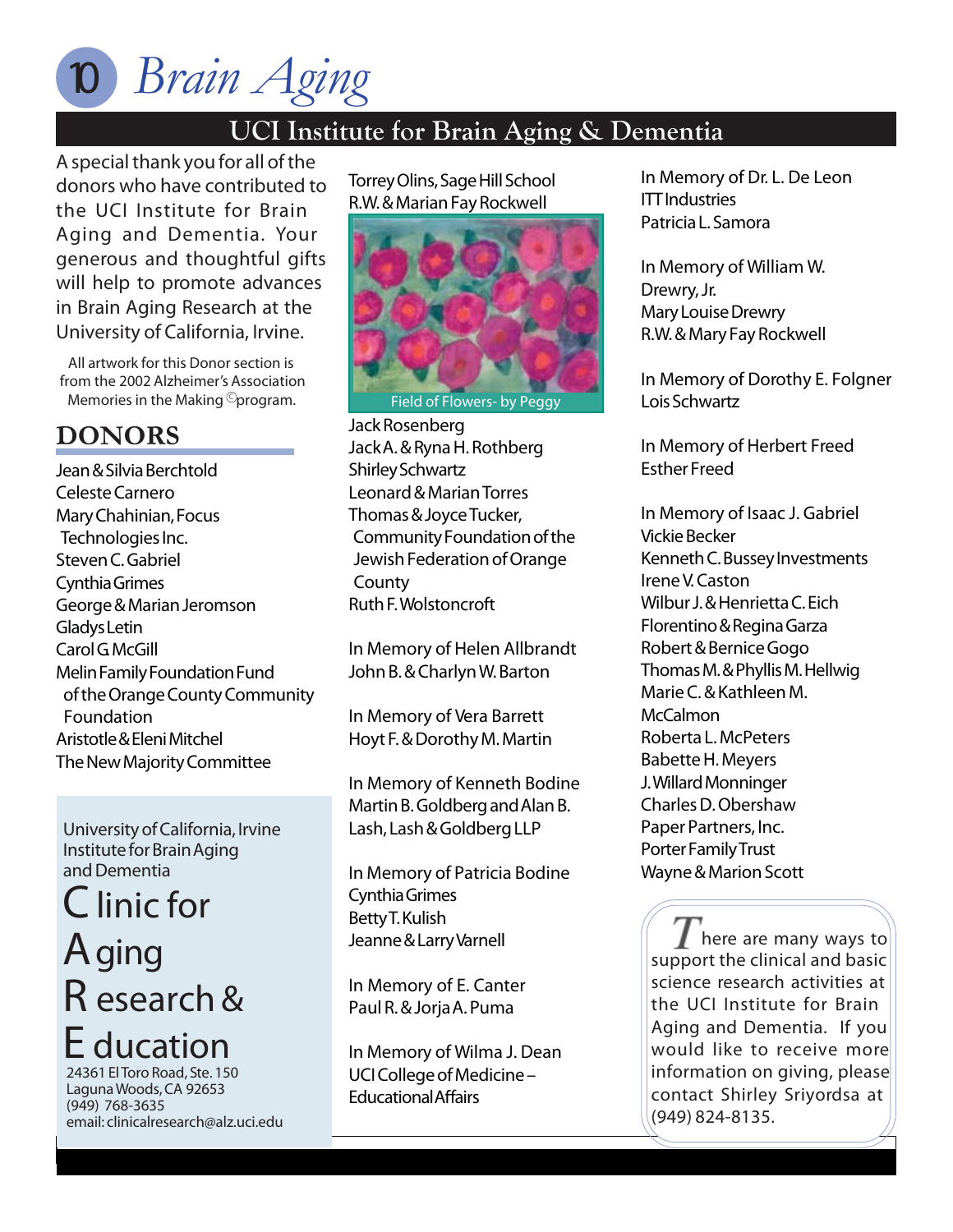### **UCI Institute for Brain Aging & Dementia**

Jack & Lila Strickler Juliet W. Swing Joe B. Winkelmann Beverly R. Wood Daniel J. & Mary Lee Young Law Offices of Fullerton, Lemann, Schaefer, & Dominick, LLP Dainko & Wise LLP

*In Memory of Marjorie Garrett* Helmut & Lynda Cook

*In Memory of Hal Haggins* Gail & Rene Rigaud

*In Memory of Madelaine Holkeswick* Dorris Van Culin

*In Memory of Adolphus Jolly* Sharon M. Spring

*In Memory of Mabel Klein* John W. & Suzanne L. Chandler Roland & Mary Haas Jack W. & Jean S. Klein Robert W. & Marjorie A. Lichtsinn C. Alice Schwene

*In Memory of Marge Luttenbacker* George & Martha Doty Robert & Nancy Garipay W.E. & Eleanor Hullinger Jr. Cynthia I. Tamkin

*In Memory of Lillian Malucelli* Judy O. Ayers

*In Memory of Albert L. Nichols M.D.* Bruce & Karen Clark Cathy A. Genard

Michael & Eleanor Gordon Robert & Linda Hovee Richard C. Hunsaker Amos Z. Krausz Michael O. & Judith A. Kropp Jerald C. & Beverly D. Nelson Maria New Linda White Peters W.F. & P.J. Podlich Arnold E. & Mary M. Riser Fredric M. Roberts Foundation Mary Roosevelt Ernie Snyder Jared & Eva-Maria Tausig Gerard R. & Barbara A. Waldt

*In Memory of Sue Pierce* Paul R. & Jorja A. Puma

*In Memory of Jack W. Roberts* Mickey Roberts

*In Memory of Arthur Rose* Herbert & Cecelia Brody

*In Memory of Richard Rosolack* Lin Abel

*In Memory of Veikko Siira* Ronald J. Firestone

*In Memory of Edward N. Stuebing* The Maple Heights Board of Education Members and the Administrative Staff

*In Memory of Rose Warren* Charles L. & Laura A. Anglen

*In Memory of Seymour Locke Watts* Marcia J. McKinley

*In Memory of W. Clarke Wilkin* Virginia D. Allhusen Dr. Catheryn L. Booth Margaret Burchinal Roger & Martha Cox Dr. Wendy A. Goldberg Gilmore Kathleen McCartney Deborah Phillips Susan J. Spieker Deborah Lowe Vandell

*In Memory of James Woelke* Linda Scheck

*In Memory of Ann Wolczanski* Mickey Roberts



*Circus in Town- by Eugene*

#### *Make a Contribution, and Make a and Help Make a Difference a Difference*

*1.) Checks should be made payable to: UCI Foundation and in the Memo section please write: Alzheimer's Research*

*2.) If the donation is being made in memory/honor of someone, please include a note with information as to where the acknowledgements should be sent to.*

*3.) Please mail the donations to: Institute for Brain Aging & Dementia 1113 Gillespie Neuroscience Research Facility Irvine, CA 92697-4540*

To make a donation to the UCI Institute for Brain Aging, log on to: http://www.alz.uci.edu/donate.html or call (949) 824-8135.